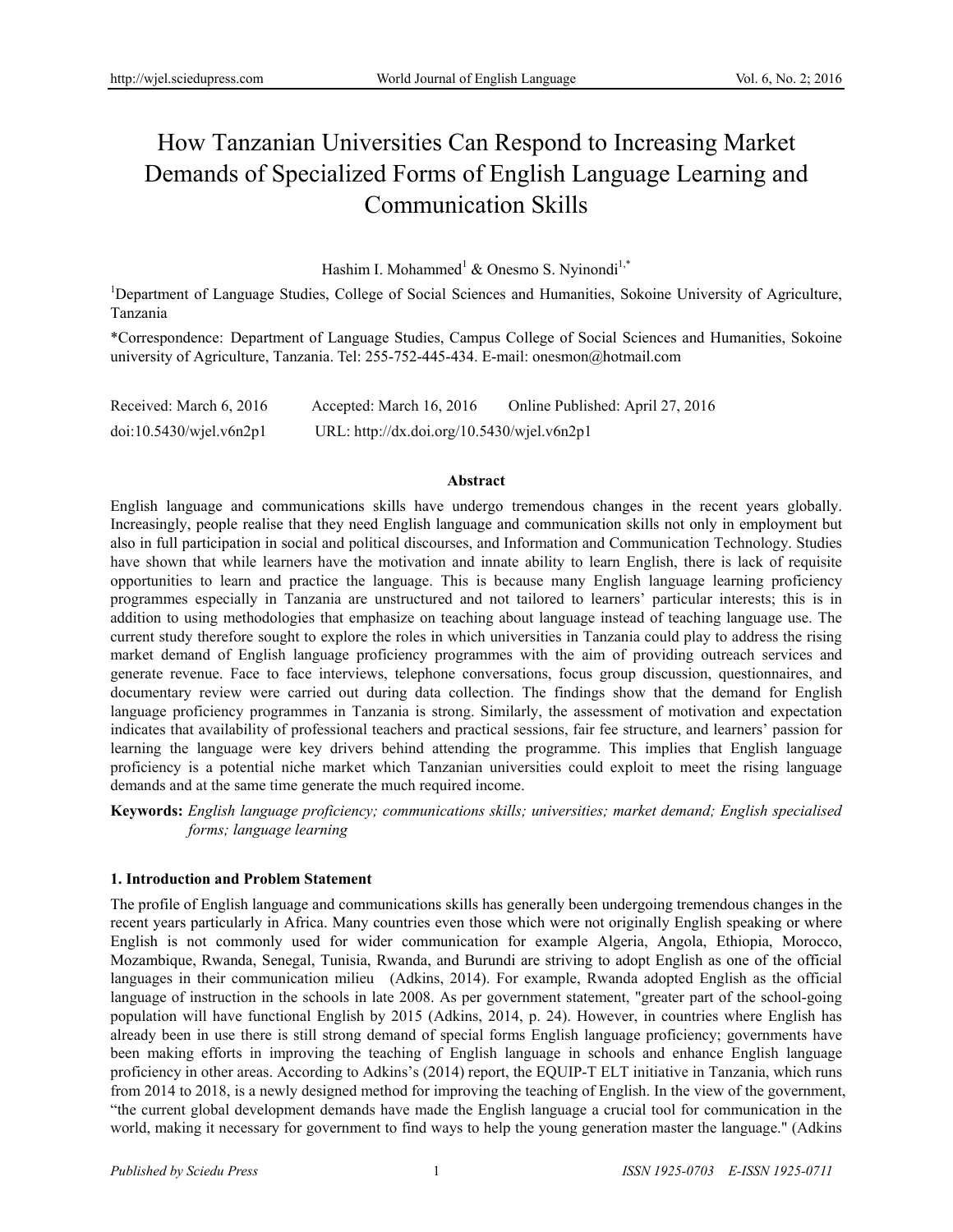2014, p.10) In the same report, the British Council is reported to sign a Declaration of Intent (DOI) with the South African Department of Basic Education (DBE) "to improve the country's English as a First Additional Language (EFAL) programming and delivery" (Adkins 2014, p.10).

Accordingly, people need English for several reasons including but not limited to accessing further education which is provided in the medium of English; this is especially the case for education available in the European universities and America (which also demand good passes of international English tests). Furthermore, people need English for career development and professional advancement; they also need English to have a global reach in other transactions including econocultural features such as business, international trade, market competition and other global networking (Brutt-griffler, 2002; Rugemalira, 2005). In recent years, the demand for specialised forms of English (also called vocation English) has taken new levels in areas such as aviation, hospitality, finance, medical, transportation, mining, oil and gas. Increasingly, especially in Africa, people believe that at one point or another in time they will need English to get by in certain domains of life, besides those mentioned above. In the past, it was generally assumed that good language abilities and communication skills were only relevant in the field of education, and thus students in schools and universities were the only people who needed to worry about language competencies and communication skills. Studies (Adkins 2014; British Council, 2006) and experience have shown that there is an ever widening scope where English language and communication skills seem to exert influence in people's everyday lives. In Tanzania, people need English language and communication skills not only in education but also in employment, full participation in social and political discourses, and in Information and Communication Technology (ICT). Also, the role of English cannot be undermined in the domain of entertainment (films, music, comedy, sports and games) which unequivocally claims majority of audience especially in the urban areas (The Tanzania Country Level Knowledge Network [CLKnet], 2012).

In view of this background, studies and experience have shown that while learners have the motivation and innate ability to learn English, and despite a growing need for Tanzanians of all ages to learn English, there is lack of requisite opportunities to learn and practice the language. Even for those learners who have the opportunity to attend English classes; they consistently cannot use the language proficiently despite their motivation to learn and willingness to invest time and money into training. This problem is due to lack of systems especially in Tanzania which could exploit this opportunity and render requisite services in addressing the rising demands. There are many reasons to this problem; to begin with, many English language learning proficiency programs in Tanzania are unstructured and not tailored to learners' particular interests, this is in addition to using methodologies that emphasize on teaching about language instead of teaching language use (Mtitu, 2014). Furthermore there is a significant shortage of English languages teachers who are qualified to run such programms; there is also poor infrastructure, and lack of supportive environment for language use (Ministry of Education and Vocational Training [MoEVT], 2014a). Experience has shown that there is a mushrooming of English proficiency courses which are offered by unprofessional educational establishments. Although universities are endowed with resources and expertise to design professional based courses which could address specific learning needs of English learners, there is little evidence that they have been involved in designing and implementing tailor made courses to such target groups. As a result, such programms fail to develop learners' communicative competencies in their areas of interest. Thus, this problem makes the demand for programs on specialized forms of English language learning and communication skills an area worthy researching.

The current study therefore sought to explore the roles in which universities in Tanzania could play to address the rising market demand of programms on specialized forms of English language learning and communication skills with the aim of providing outreach services and generate revenue.

Specifically, the study sought to answer the following questions; first, what are the areas with high demands in programs of specialized forms of English language learning and communications skills? Secondly, what appropriate actions universities in Tanzania can take to respond to the said market demand? Previous studies (Brock-Utne, Desai & Qorro, 2003, 2005; Komba, & John, 2015; Mohamed, 2005 2006, 2008; Qorro, 1999, Rugemalira; 2005;) have mainly focused on problems of language and communication skills in our learning and teaching systems in schools and universities. Little (if any) has been documented with regards to how universities can respond to the rising market demand of specialized forms of English learning language and communication skills, and especially as a niche which universities can use to expand their outreach services and at the same time generate revenue .

Many public universities have been constrained with financial resources due to budget cuts from the government (Devarajana, Mongab, & Zongo, 2012; Kavuma, 2011, Macuacua, 2008; National Association of State Universities and Land Grant College [NASULGS], 2008). These financial constraints in universities have among other things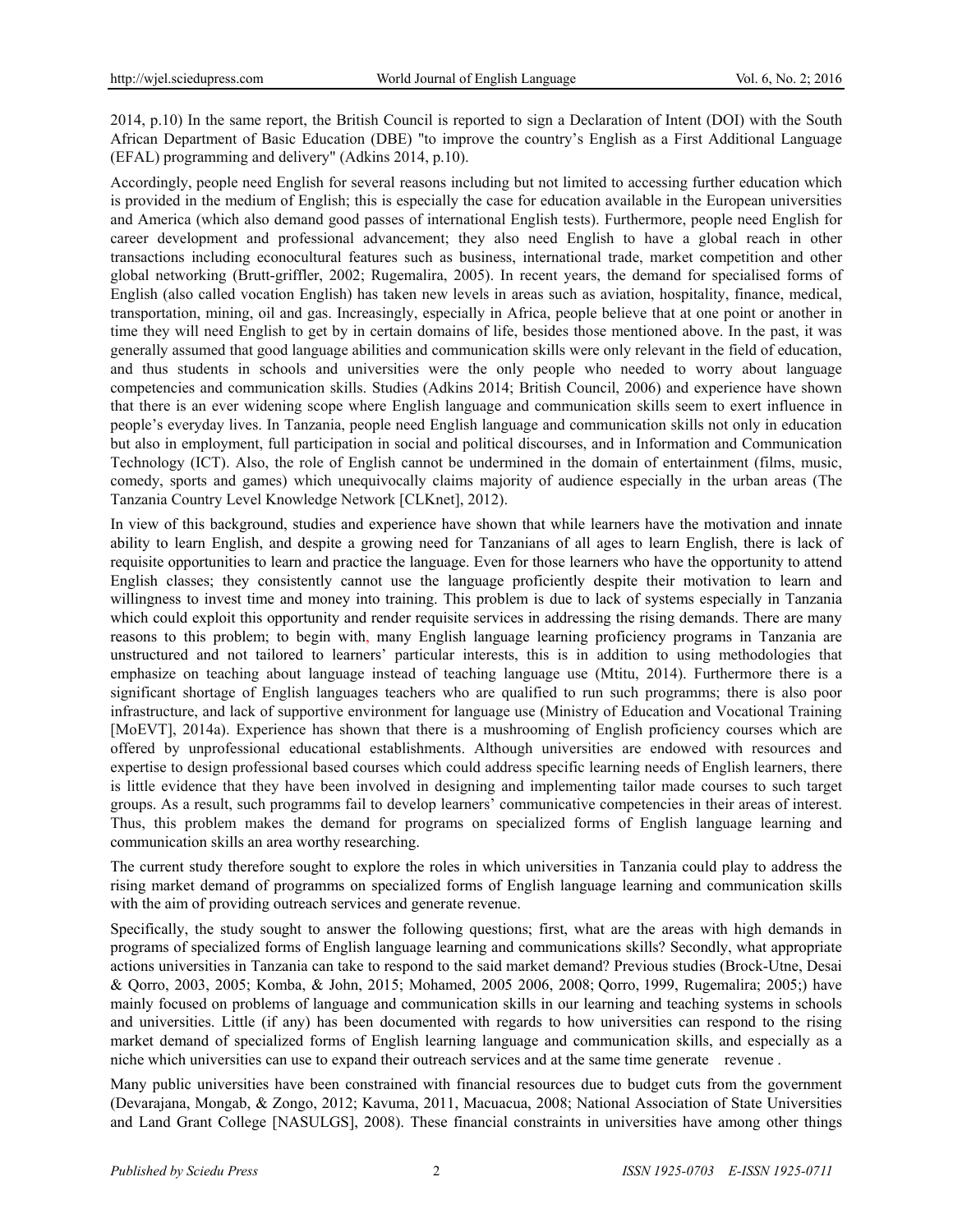been caused by pressures for expansion and massification, (increasing of students' intake) which is reported to have reached '... a critical stage where the lack of resources has led to a severe decline in the quality of instruction and in the capacity to reorient focus and to innovate." (Kavuma, 2011, p.2)

As a result, universities have been findings ways of buffering their cash strapped coffers for recurrent expenditure, and thereby facilitating their smooth operations. According to the British Council (2006) statistics, the provision of English Language (EL) has undoubtedly become a valuable constituent of the economy in countries such as Australia which was estimated to generate as much as AUD \$932 million in 2004; the New Zealand, EL sector was estimated to be valued at over NZD \$400 million in 2003/4. Africa is reported to have the highest growth rate of English digital product in the world, and whose revenue reached US 19.5 million in 2013. This figure is projected to more than double to US 49.5 in 2018 (Adkins, 2014).

Many studies (Economic and Social Research Foundation [ESRF], 2006; MoEVT, 2015) on assessing human capital in different sectors established a gap between required skills in the labour market and the ones supplied by the education system. For example, "out of 700 000 new entrants into the labour force every year about 500 000 are school leavers with few marketable skills" (ESRF, 2006. p. 1). According to the MoEVT (2014b) report, 85% of the working population in Tanzania constitutes low skilled workers. This is a huge gap given that skills are equivalent to deliverance and good performance. Indeed, high skilled labour is an important part of the National Strategy for Growth and Reduction of Poverty, known by its Kiswahili acronym MKUKUTA, as an implementation strategy for realizing one of the Millennium Development Goals.

In another report on assessing human capital in the tourism industry the imbalance between the demand and supply of generic skills is reported to be widespread. The skills gap that cut across all tourism sub-sectors are reported to be notorious in the field of "communication – multi-lingua and interpersonal skills (good organizational, speaking and public relations skills); customer care; marketing and sales skills; innovation and creativity skills; leadership and managerial skills and basic knowledge in ICT" (MoVET, 2015. p.14).

On these grounds the current study is carried out as a pointer which highlights one of the potential areas which universities in Tanzania can exploit in view of not only providing services which meet clients' expectations but also making language departments contribute to revenue generation for university coffers.

# **2 Methods**

# *2.1 Participants*

The data for this study were collected in Tanzania and two universities in Ghana in 2014 following a qualitative research design. Two universities in Ghana were the University of Cape Coast (UCC) and the University of Ghana (UG). Ghana was preferred because it has many salient features which other African countries did not seem to have. First, Ghana uses English in her education system, but so does Kenya and Uganda. However, Kenya and Uganda are multilingual societies whose linguistic diversities make English a necessary neutral language of communication not only in a classroom but also outside the classroom. In Ghana, however, Twi and Fante, (the dialects of Akan) are the dominant local languages, and they are used in the outside community, as is the case for Kiswahili for Tanzania. Therefore, Tanzania has more in common with Ghana linguistically than with both Kenya and Uganda. The UCC and the UG were chosen because of the presence and innovativeness of English-language teaching programs and resource centres, experience in implementing Communicative Language Teaching methodologies, the use of ICT and e-learning in fostering language teaching and learning, and lastly the implementation of tailor made courses to particular groups of learners with special language needs. As for the identification of areas on special language needs in Tanzania, a market survey was conducted in 2014.

In Tanzania, a total of 12 organizations were purposefully selected and used in this exercise, namely banking sector, education, hospitality industry, business, construction, NGOs, law enforcement and security, administration, engineering, and agriculture. The inclusion of these organisations depended on the services (which involved interface between provider and customer). In the organisations, managers and employees were involved while in the education sector teachers, administrators, and university graduates were included in the study.

# *2.2 Sampling Procedure*

# 2.2.1 Ethical Considerations

This study followed standard procedures for social research, whereby permission was sought from relevant institutions and granted. The study survey in Ghana was carried after the universities were informed of the objectives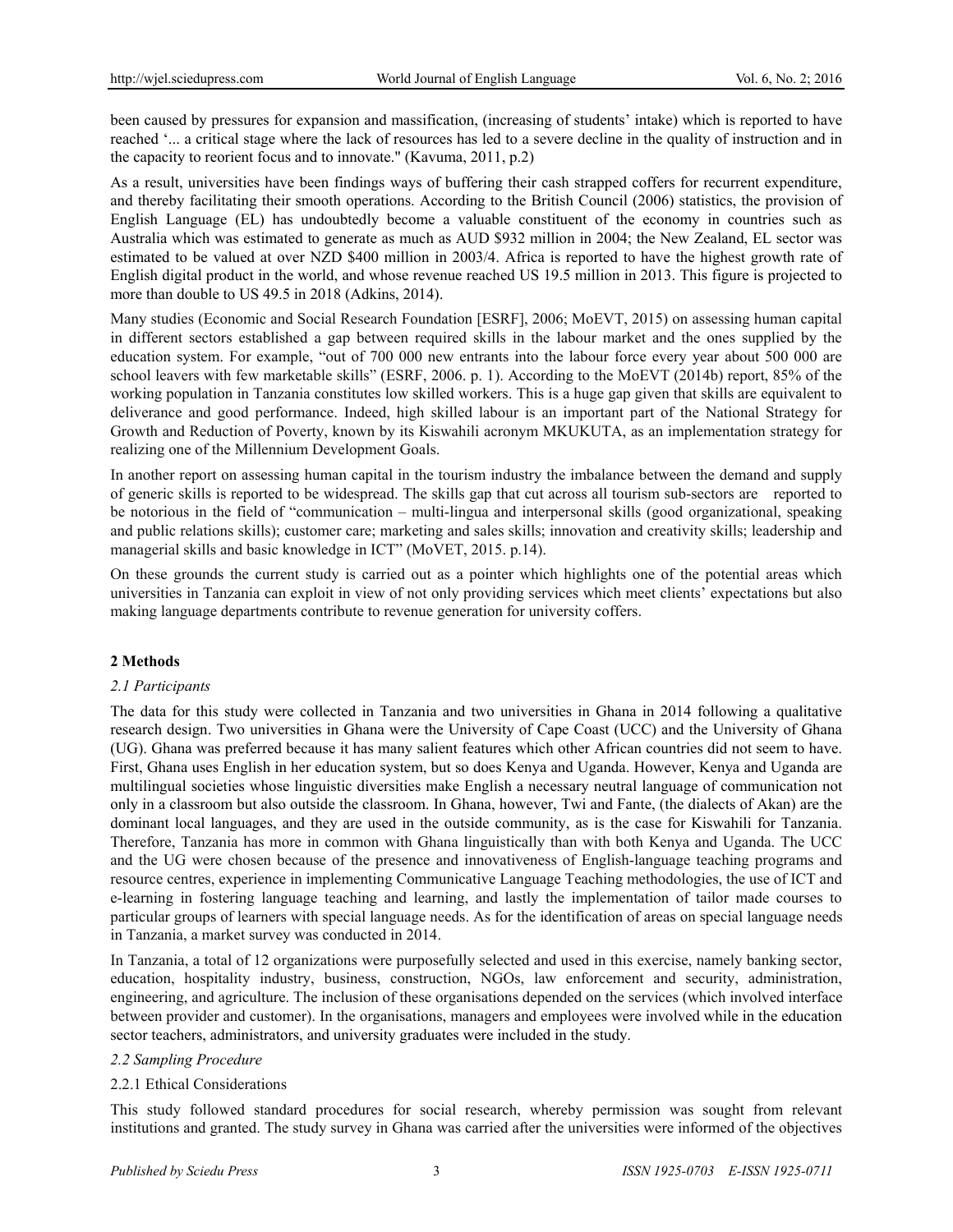of the intended study. The market survey in Tanzania was done after the consultation and presentation of the objectives of the study to the identified organisations. All participants in the study willingly agreed to participate and confidentiality of the participants was strictly observed.

# 2.2.2 Sampling Techniques

A total of 108 employees (employee include also managers) and 105 university students and graduates were selected. Purposive sampling was used to select employees in the study from the selected organisations, mainly depending on the nature of the sections involved. University students and graduates were randomly selected using snow bowling technique. In universities, participants in the study included administrators and instructors from language departments and centres. Three administrators and fifteen members of academic staff were purposely selected from each of the two universities in Ghana.

# 2.2.3 Instruments

Several tools were used to collect data and these include face to face and telephone interviews, focus group discussion, and questionnaires. Face to face and telephone interviews were mainly administered to managers because these seem to have in depth insights regarding areas of special language needs in their organisations. Questionnaires were administered to university graduates and other employees (except managers) in the market survey in Tanzania. Secondary sources from online and offline stored data on human resource needs and challenges on university funding in Africa were used to enhance or validate the findings from the survey. Face to face interviews were done to the administrative staff from the Language Centre of the University of Ghana and the Department of English and the Department of Communication Skills from the University of Cape Coast to inquire information on areas, clientele, and the conduct of courses on language for special purposes. Similar interviews as well as focus group discussion were conducted to instructors to explore issues on course structure and implementation strategies of their English language courses. Documentary review was employed to gather information regarding teaching the course and teaching and learning materials in use.

#### 2.2.4 Study Design and Data Analysis Method

This study followed a survey research design where data were collected from a sample of respondents from a defined population as explained above. Data were analyzed using qualitative and quantitative data analysis methods. For qualitative data thematic analysis approach was used, while for the quantitative data SPSS and excel were used. The findings were presented to address specific research questions.

# **3. The Findings and Discussion**

# *3.1 Areas with High Demands in English Language Proficiency Programmes and Communications Skills*

In this aspect, data were collected from university students and graduates and employees. When asked to indicate areas where they mostly use English 43.4 percent of university graduates indicated to use English for reading various materials such as books, magazine and newspapers, 22.9 percent, mainly use English for watching television and 23.8 percent use it for class works (such as assignments and presentations). There are few respondents who use English for speaking and internet surfing representing 5.7 percent and 3.8 percent of the respondents respectively. The numbers for those who use English in speaking is very small because it is one of the areas that the respondents reported to be their weakest point and needed improvement

When asked to indicate areas where they mostly need to use English in their workplace, 74.1 percent of employee reported to need English primarily to communicate with their clients; 19.4 percent need it for report writing and work related materials, 5.6 percent need it for communicating with other employees, while only 0.93 percent need it for meetings. However, as indicated in Table 1, speaking is leading among the skills which respondents reported to be linguistically challenged. This is followed by listening, writhing and lastly reading. This indicates that the leading English language learning demand is in the area of spoken communication, listening, and writing (reports or other related work materials). These findings concur with the rationale of designing a Diploma Course in English Language Teaching in Tanzania in 2009, and whose syllabus states categorically that "English Language has become a tool of communication to facilitate both national and international interactions in business, science and technology, education, foreign relations as well as others areas" (MoVET, 2009, P. v).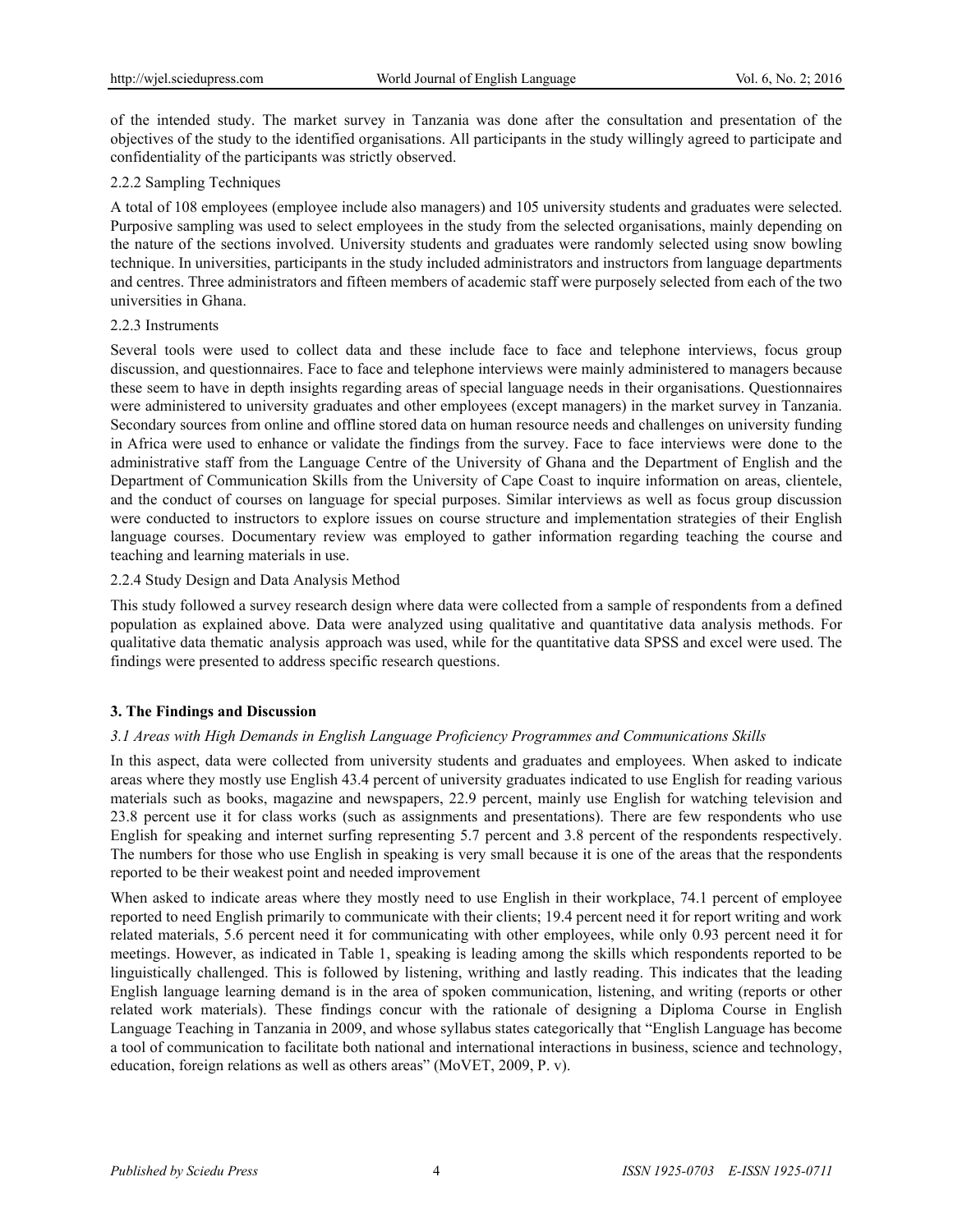| Challenge    | Frequency | Percentage |  |
|--------------|-----------|------------|--|
| Speaking     | 66        | ΩI         |  |
| Writing      | 12        | 11.1       |  |
| Reading      | 10        | 9.3        |  |
| Listening    | 20        | 18.5       |  |
| <b>TOTAL</b> | 108       | 100        |  |

**Table 1**. The Challenges Faced By Employee in Using English

#### **Source: Research Data 2014**

These are the areas where universities could exploit in designing English language proficiency learning programms accordingly.

#### *3.2 Marketability of the English Language Proficiency Programms*

In this aspect, the study intended to find out the marketability of English language proficiency programs in these areas (speaking, writing, reading and listening). Majority (see Table 2) of university students and graduates interviewed indicated willingness to join; this is followed by those who are ready to join the course, provided the fee was affordable. And a small percentage said that they were willing to join, but it would be dependent on payment conditions. Others were of the opinion that they were willing to learn, provided time allows (whether the course would be flexibility). Some pointed out that the course was important, but they were not sure if they would join, and a very small percentage of respondents were not willing to join the course.

**Table 2.** University students and Graduates' Willingness in Attending English Proficiency Programmes

| <b>Willingness</b>                                | <b>FREQUENCY</b> | <b>PERCENTAGE</b> |
|---------------------------------------------------|------------------|-------------------|
| Willing to attend the programmes                  | 65               | 619               |
| Willing to attend, depending on the fee structure | 32               | 30.47             |
| Willing to attend, depending on delivery time.    | 4                | 3.8               |
| Willing to attend but not this year               |                  | 2.9               |
| Not willing to attend                             |                  | 0.95              |
| Total                                             | 105              | 100               |

#### **Source: research data 2014**

|  | Table 3. Employees' Willingness in Attending English Proficiency Programme |
|--|----------------------------------------------------------------------------|
|  |                                                                            |

| <b>Willingness</b>                                   | Frequency | Percentage |
|------------------------------------------------------|-----------|------------|
| Willing to attend the programme.                     | 38        | 35%        |
| Willing to attend, depending on the course structure | 54        | 49 93%     |
| Willing to attend, depending on delivery time        |           | 8.3%       |
| Willing to attend, depending on the fee structure    |           | 2.7%       |
| Total                                                | 108       | 100        |

#### **Source: Research data 2014**

The findings on the marketability of the programme for employees indicate that a good number of workers (See Table 3) were willing to attend the programme; a substantive percentage indicated to be willing to attend, depending on the course structure, a small percentage indicated willingness to attend, depending on delivery time, and a few others reported to be willing to attend the programme depending on the fee structure; and there was no one who said he/she would not be willing to attend the programme.

On the whole, the findings indicate that research participants had favourable and positive views about the course. A significant number of them indicated that they were willing to join the course and suggested that the course be practical oriented. There was also a significant number who had a concern with payment (especially among university students) and a small number who had a concern with time (especially among employees),

Interestingly, the findings show that only a very small percent (2.7%) of employees reported that attending the programme will depend on the fee structure. On the other hand, a significant number (30.47 percent) of university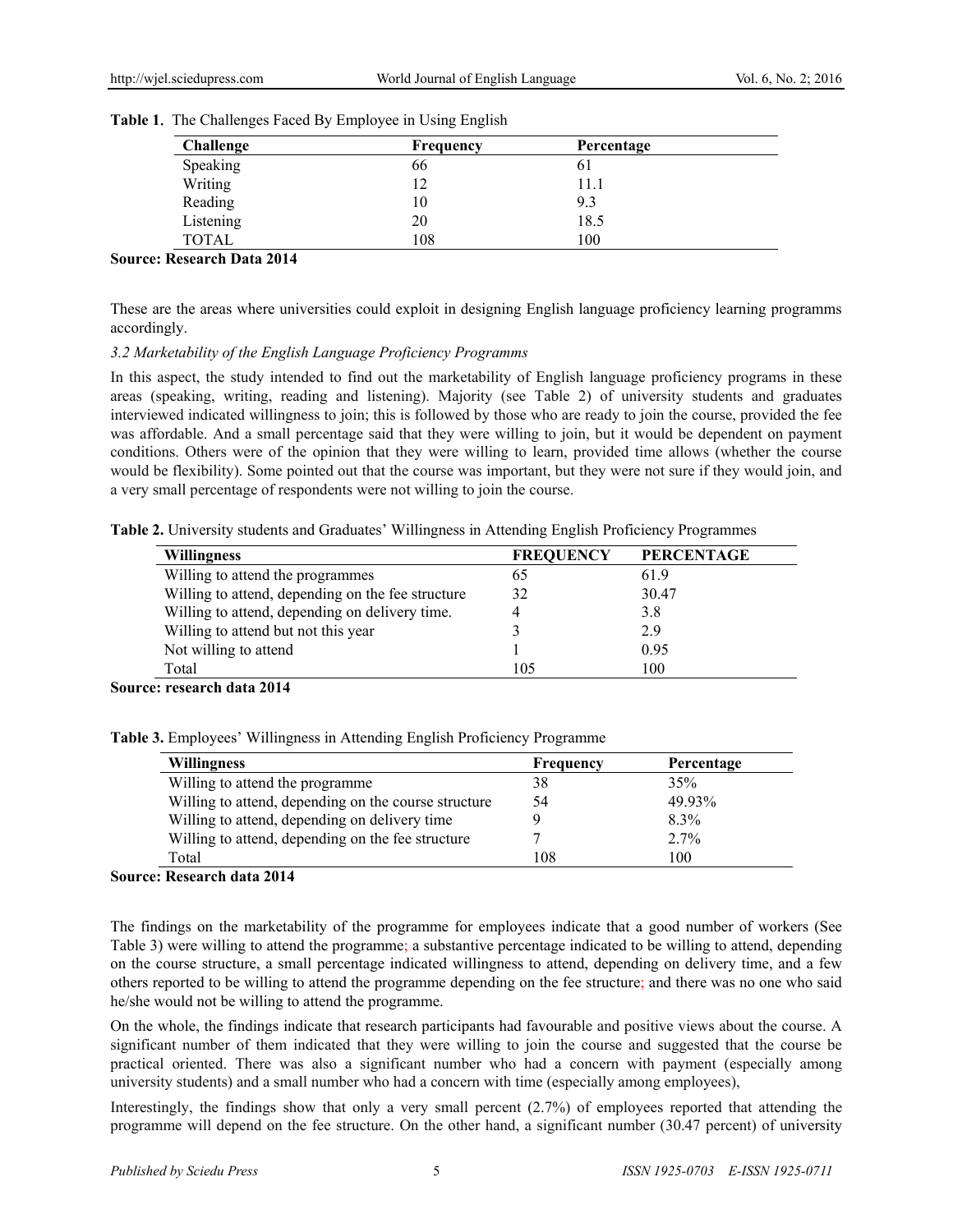students and graduates reported that attending the programme will depend on the fee structure. This implies that financial resource for employees is not a constraint in attending the programme; which indicates availability of stable market for the programme.

Similarly, the assessment of motivation and expectation indicates that availability of professional teachers and practical sessions, fair fee, and learners' passion for understanding the language were key drivers behind attending the programme. This implies therefore that the course design should take into account the practical sessions and professionalism. The area of passion towards understanding the course also implies that employees believe they need English for full participation in social and other discourses apart from employment.

As it can be seen, there were overwhelming concerns over professionalism on the course delivery, which is to do with the teaching staff. This is understandable, as pointed out earlier; many potential learners are frustrated by lack of requisite expertise with many English courses which have mushroomed especially in urban areas in Tanzania for purely financial gains. Such courses have often been unstructured, with no specific learning outcomes and offered by people with questionable qualifications (Mtitu, 2014). This is the area where universities can exploit because these are institutions endowed with the resources and expertise to design professional based courses which address specific learning needs.

# *3.3 Experiences of Delivery of English Language Proficiency Programmes in Universalities in Ghana*

The Language Centre at the University of Ghana which started in 1970 is primarily a research and teaching centre. Apart from academic writing course (which is equivalent to Communication Skills course offered at universities in Tanzania) and which is offered as a compulsory course to regular university students, the Language Centre also offers English proficiency programmes. These programmes offer services to university students from francophone Africa who come to the University of Ghana, as most of these have no English language background. The programmes basically focus on four language skills which are reading, listening, writing and speaking plus English literature. Within the Proficiency programmes there are also

- i. courses on demand- which can be individual or personalized courses
- ii. Special English courses offered on request: Companies bring students for tailor training for specific needs especially on speaking skills; at the time of data collection for this research the Centre was running
	- a. English for AngloGold Ashanti employees
	- b. English for Samsung employees
- iii. group courses- for example at the time of data collection for this research the Centre had admitted up to 290 students from Burkina Faso to take 2-3 years immersion programmes.
- iv. English for Specific Purposes (ESP) courses for example, English for PhD students, English for agriculture, and English for Law are often requested by other departments for its students in place of the general academic requirement.

Although the UG finances teaching and learning materials through University Bookshop or the Library, clients pay for the courses including teaching materials, and academic facilities user fee**.** Programme fee ranges from \$2 000 and \$3 000. On average, the Language Centre generates up to \$200 000 per year, all of which goes to the central University financial pool. All staff are entitled to a regular salary, and extra teaching (especially in the proficiency programme). The university takes 35 percent of the income for use on the facilities and 15 percent goes to the Centre. The remaining 50 percent of the fees goes to the instructor. For specific courses requested by departments, instructors are directly paid by the departments. It was also reported that the Language Centre was then one of the largest contributor to University revenue collection.

At the University of Cape Coast, Two (2) Departments were found dealing with English language, namely the Department of English and the Department of Communication Skills which was formally under the Department of African languages and Development Studies. This Department became fully fledged Department of Communication Skills whose mandate is to provide academic literacy skills to students across University faculties.

All students across faculties at the University take Communication Skills (CS) as a mandatory course in 2 semesters. Lessons are offered to students in clustered groups irrespective of their disciplines of specialization due to logistical difficulties of designing and offering discipline specific CS courses. It is the same arrangement found at universities in Tanzania.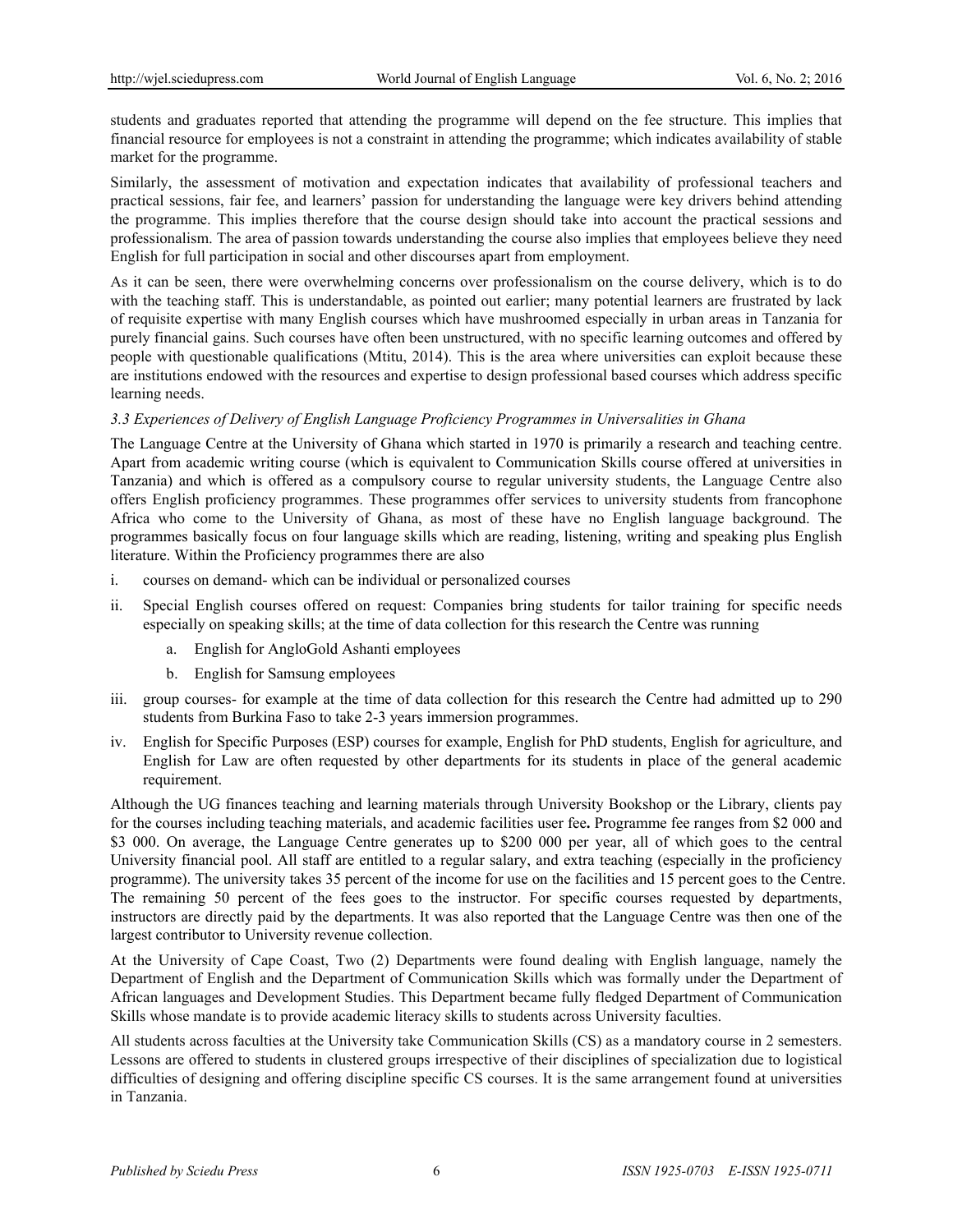On the other hand, apart from running English regular programmes especially in General Linguistics, the Department of English at the UCC also runs programmes in English as a Foreign Language. At the time of data collection for this research, all the faculties at the University were supposed to be generating their own income. The University has rules and regulations for managing the funds. In view of this, the Department of English also designed English language proficiency courses. Accordingly, the Department was offering

- I. English for Foreign Learners (EFL); this is one year programme offered to foreign university graduates from non English speaking countries particularly Bo kina Faso and Ivory Coast. The course focuses on all the four language skills and English grammar.
- II. English For special Purposes (ESP); this is a six -week to three month course aimed at helping professionals to improve their English skills. The clients come from different organizations. There is ESP for teachers and language practitioners –which can go up to PhD level. The goal is to train learners acquire knowledge in the use of English in professional settings, and prepare learners to become language professionals.

Short course Programmes are run during long vacations and so staff can decide to stay and teach these courses. Organizations contact the Department directly for the running costs of the programmes. Staffs involved in the teaching of the programmes are from the two Departments; tutorial assistance ship is also rendered by research university graduates in MPhL, Masters, and PhD programmes.

At the time of the research, the University was constructing a large multi-purpose language centre which is intended to serve a number of language departments. The building is designed to accommodate large and small language laboratories; a film editing facility (which can be an income generating and an open area for student study and offices for staff). The French Embassy was planning to move into the new laboratory for rendering services on French language. The Chinese Embassy was also expected to participate in rendering services in Chinese. It was reported further that some of the laboratories would have computers with software that were meant for helping in teaching and learning languages. Other laboratories were expected to be equipped with Customized Language Technology like booths that communicate with the main console of the instructor. The Ghana Education Trust Fund was building the Facility, and the Bank of Ghana later took over and had donated funds for the building as part of their social development initiative.

# **4. Conclusion and Implications for Universities in Tanzania**

Universities from Tanzania have a lot to learn from the findings of the study. Firstly, because a study on special language needs in Tanzania has shown that English language proficiency is a potential niche market which Tanzanian universities could exploit to meet the rising language demands and at the same time generate the much required income.

From a study survey in Tanzania, universities can use several tools to market the programmes; a market communication mix, can be used whereby mass marketing and personal marketing become a communication tool for the programme. For personnel communication, tracks can be sent out to various organizations for awareness. Mass marketing can also involve television, radio, and newspapers. This will enable to reach many participants at once. Interview sessions can be conducted using the local television and radio stations. The focus of programmes delivery should be on quality dimensions such as environment, teachers, the teaching process, as well as meeting specific learning needs of clients. In this respect, the universities should be flexible to design courses that meet specific learning needs of clients.

It was further observed that a driver for proficiency courses is customer care service; because this is what guarantees business continuity and referrals. Also, flexibility and customization of courses were cited as crucial. This is a useful lesson for universities in Tanzania which could exploit opportunities in the ever expanding information and communication technology industry which need workforce with special competencies in English language proficiency. There is also the newly emerging sector of oil, and gas whose successful performance will depend on the availability of skilled labour with competence in the medium of English.

As it we have seen in the studies cited above (see. ESRF, 2006; MoEVT (2014b; MoEVT, 2015), which assessed human capital in different sectors established a gap between required skills in the labour market and the ones supplied by the education system. Accordingly, the area of communication – multi-lingua and interpersonal skills (good organizational, speaking and public relations skills) has been cited as the most challenging in the skills gap reports. In this respect, universities have a huge responsibility of filling this skills gap and one of such skills gape is undoubtedly English language proficiency and Communication Skills.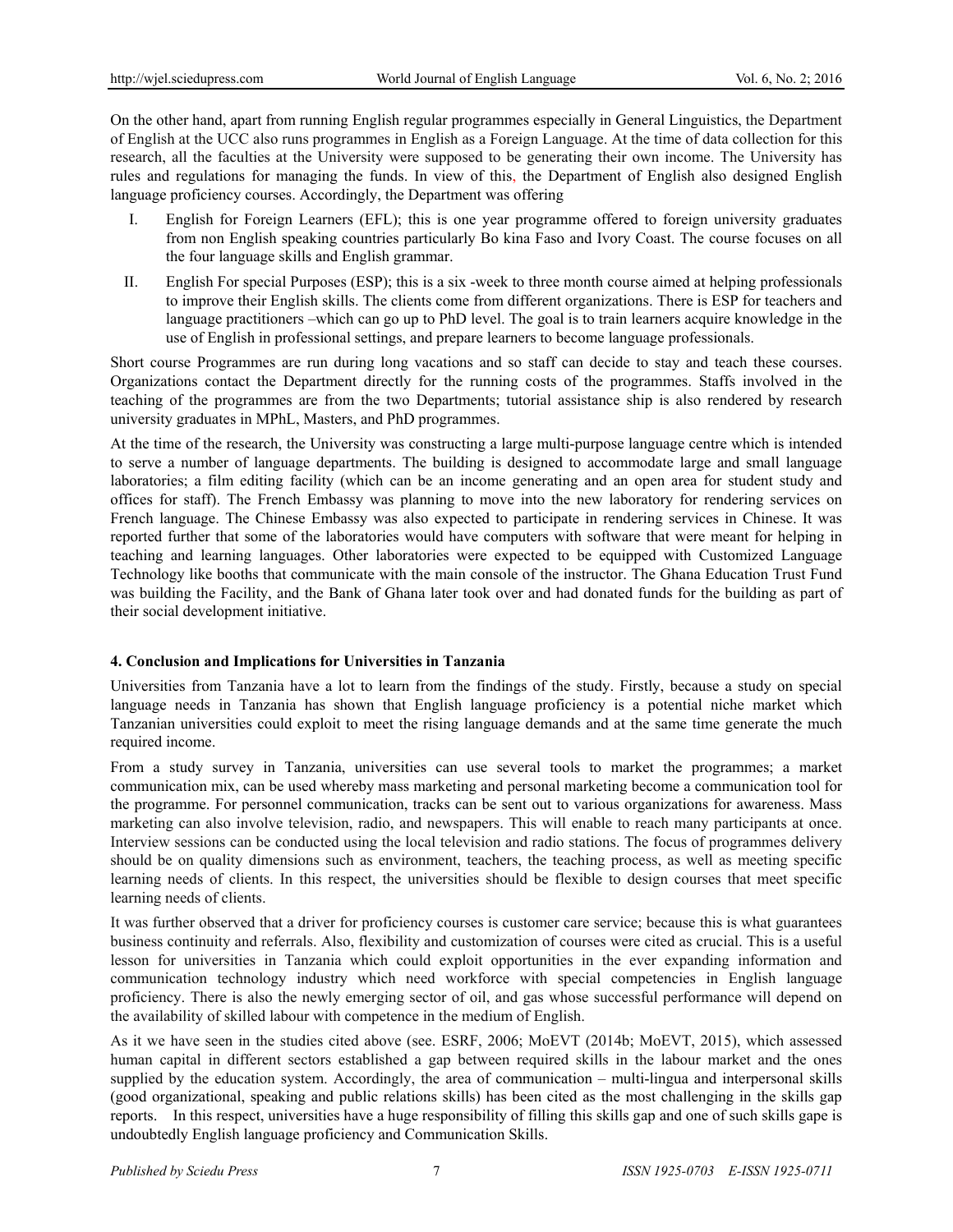As surveys and literature have indicated, the demand for specialized forms of English language learning and communication skills is strong. In order to help language departments render these services to clients within and outside universities, initial investment in language teaching and learning by Tanzanian universities is inevitable. The universities need to create an environment such that language departments can be able to freely generate and manage their own finances but at the time contributing to university coffers

Partnerships between public and private sectors are highly needed to facilitate establishment of such programmes. We have seen that at the University of Cape Coast, the government has invited sponsorship from the banking sector and embassies to finance the construction of large multi-purpose language centre. This would not have been possible without the University and or government support. This is especially more important in situations like Tanzania where donors investment in the service sector such as educations is not paramount and where it happens then disciplines in humanities (e.g. languages) get least attention in such investments.

#### **Acknowledgements**

We highly acknowledge Innovative Agricultural Research Initiative (iGRAI- SUA) for the financial support which helped the researchers to travel to Ghana. We also acknowledge Sokoine University of Agriculture (SUA) for granting permission to researchers to travel to Ghana for data collection. We extend our gratitude to the Language Centre University of and Department of English and Department of Communication Skills of the University of Cape Cost for agreed to participate in the study. Lastly, we owe many thanks to all organisations and individuals who willingly provided with highly valuable information.

# **References**

- Adkins, S. S. (2014). Ambient Insight Regional Report: The 2013-2018 World Digital English Language Learning Market; New Government Policies Increase Revenue Opportunities for Suppliers. Retrieved from http://www.ambientinsight.com
- British Council (2006). A review of the global market for English language courses. Retrieved from http://www.eduactionuk.org/eumd-information-research.htm
- Brock-Utne, B., Desai, Z. & Qorro, M. (eds.) (2003). *Language of Instruction in Tanzania and South Africa.* Dar-es-Salaam: E&D.
- Brock-Utne, B., Desai, Z. & Qorro, M. (eds.) (2005). *Language of Instruction in Tanzania and South Africa*. Dar-es-Salaam: E&D.
- Brutt-griffler, J. (2002). *World English: A study of its development*. Celevedon: Multilngula Matters Press.
- Devarajana, S., Mongab, C., & Zongo, T. (2012). Making Higher Education Finance Work for Africa. *Journal of African Economies*, *20*, 133–154.
- Economic and Social Research Foundation. (2006). Policy Dialogue Seminar Paper on Opportunities and Challenges for Rural SMEs Development in Tanzania. Retrieved from http://www.tzonline.org/pdf/policydialogueseminarpaperonopportunitiesandchallenges.pdf
- Kavuma, R.M. (2011, September, 9). In Africa's Universities, quantity threatens quality. *The Guardian*, p2. Retrieved From **From Executive Contract Contract Contract Contract Contract Contract Contract Contract Contract Contract Contract Contract Contract Contract Contract Contract Contract Contract Contract Contract Contract Co**

http://www.theguardian.com/global-development/poverty-matters/2011/sep/09/africa-university-funding-crisis

- Komba, S., & John, D. (2015). Investigating Pupils 'Ability in Tanzania, The case of English Medium Primary Schools. *World Journal of English Language*, *5*(1), 56-64. http://dx.doi.org/10.5430/wjel.v5n1p56
- Macuacua, A. (2008). The Funding Challenge for The African Universities. Personal Collection of A. Macuacua. Eduardo Mondlane University, Maputo, Retrieved from https://www.google.com/url?sa=t&rct=j&q=&esrc=s&source=web&cd=2&cad=rja&uact=8&ved=0ahUKEwjy zcXq6b\_LAhWE1BoKHWcND60QFgg0MAE&url=http%3A%2F%2Fwww.coimbra-group.eu%2Faudis%2Fd ocs%2F03\_0406%2520Macuacua%2520Challenges%2520of%2520Funding%2520African%2520Univ%2520E ng.ppt&usg=AFQjCNEuappUjsxUN3KFdDKuI4x0ObUDBQ
- Ministry of Education and Vocational Training. (2009). *English Pedagogy Syllabus for Diploma in Secondary Education*. MOEVT, Dar es Salaam.